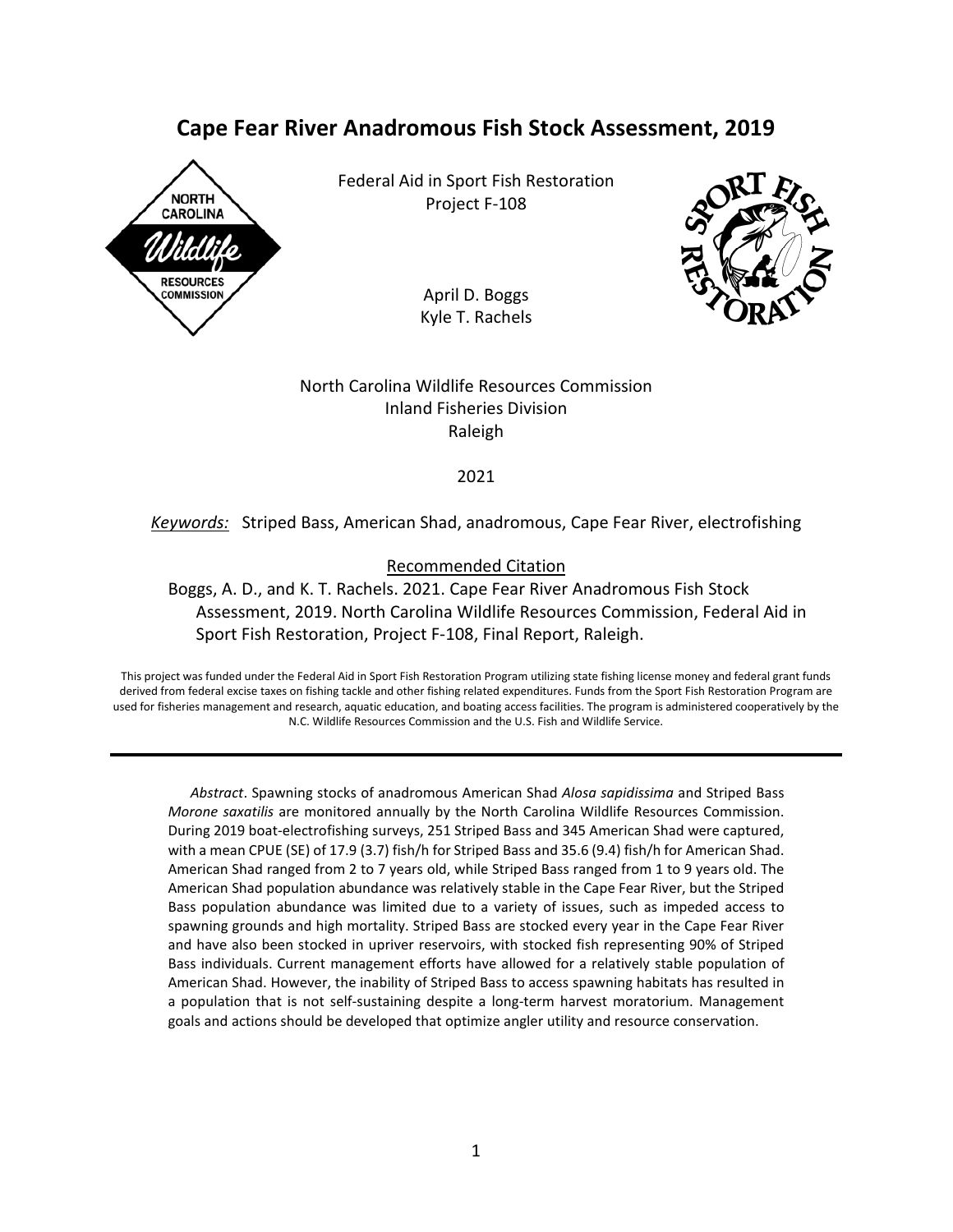The Cape Fear River once supported large populations of anadromous species, but factors such as dams impeding access to spawning habitats and overfishing have depleted populations of American Shad and Striped Bass (Stevenson 1897; Cobb 1906; Smith 1907; Nichols and Louder 1970). A harvest moratorium, enacted in 2008, is currently in effect for Striped Bass. Striped Bass have been stocked into the Cape Fear River annually since 1998 and have also been stocked in upriver reservoirs (Rachels and Morgeson 2018). The goals for Striped Bass management in estuarine waters of North Carolina, according to Amendment 1 of the North Carolina Estuarine Striped Bass Fishery Management Plan, are to "achieve sustainable harvest through science based decision-making processes that conserve adequate spawning stock, provide and maintain a broad age structure, and protect the integrity of critical habitats," and the Cape Fear River Striped Bass population is currently not meeting these goals (NCDMF 2013).

Although the American Shad population in the Cape Fear River is depleted compared to historic levels, it has been relatively stable for the past two decades (ASMFC 2020; NCDMF and NCWRC 2020). Compared to Striped Bass, American Shad have maintained a relatively high passage rate (60-83%) through and/or over the three Lock and Dams on the Cape Fear River, allowing some individuals to reach adequate spawning habitat (Raabe et al. 2019). American Shad from the Cape Fear River south to Florida have a shorter life history than American Shad in more northern parts of the United States, with most individuals in the Cape Fear River dying after their first spawning run (semelparous; ASMFC 2020).

Each year, since 2001 for American Shad and 2003 for Striped Bass, the North Carolina Wildlife Resources Commission conducts sampling to monitor populations of anadromous spawning stocks in the Cape Fear River. The objectives of continued monitoring are to measure relative abundance and demographic characteristics of Striped Bass and American Shad utilizing the main stem Cape Fear River, obtain Striped Bass fin clips for parentage-based tagging (PBT) analysis, collect American Shad otoliths to determine age, and to evaluate compliance of American Shad fisheries with the North Carolina American Shad Sustainable Fishery Plan (NCDMF and NCWRC 2020). This report summarizes the results of 2019 sampling and suggests future directions for American Shad and Striped Bass monitoring and management in the Cape Fear River.

#### **Methods**

*Study site*. Six sites, including the three Lock & Dams on the Cape Fear River and Buckhorn Dam, were sampled during the season (Figure 1; Table 1). ArcMap (version 10.7) was used to create a map of the study sites based on site coordinates and data from NC OneMap, North Carolina Department of Transportation, North Carolina Center for Geographic Information and Analysis, and Esri.

*Field collection*. Sampling occurred during 24 sampling events across 13 dates from March through May of 2019 (Table 1). American Shad and Striped Bass were collected using boatmounted electrofishing (Smith-Root 7.5 GPP; 120 PPS; 6 A; 1000V) and one dip netter. A YSI Pro2300 or YSI 85 meter was used to measure water temperature (°C), conductivity ( $\mu$ S/cm), dissolved oxygen (mg/L), % saturation, and salinity (ppt). Captured fish were identified to species, measured for total length (TL; mm) and weight (g), and sexed using directional pressure on the abdomen of the fish toward the vent to observe either milt (male) or eggs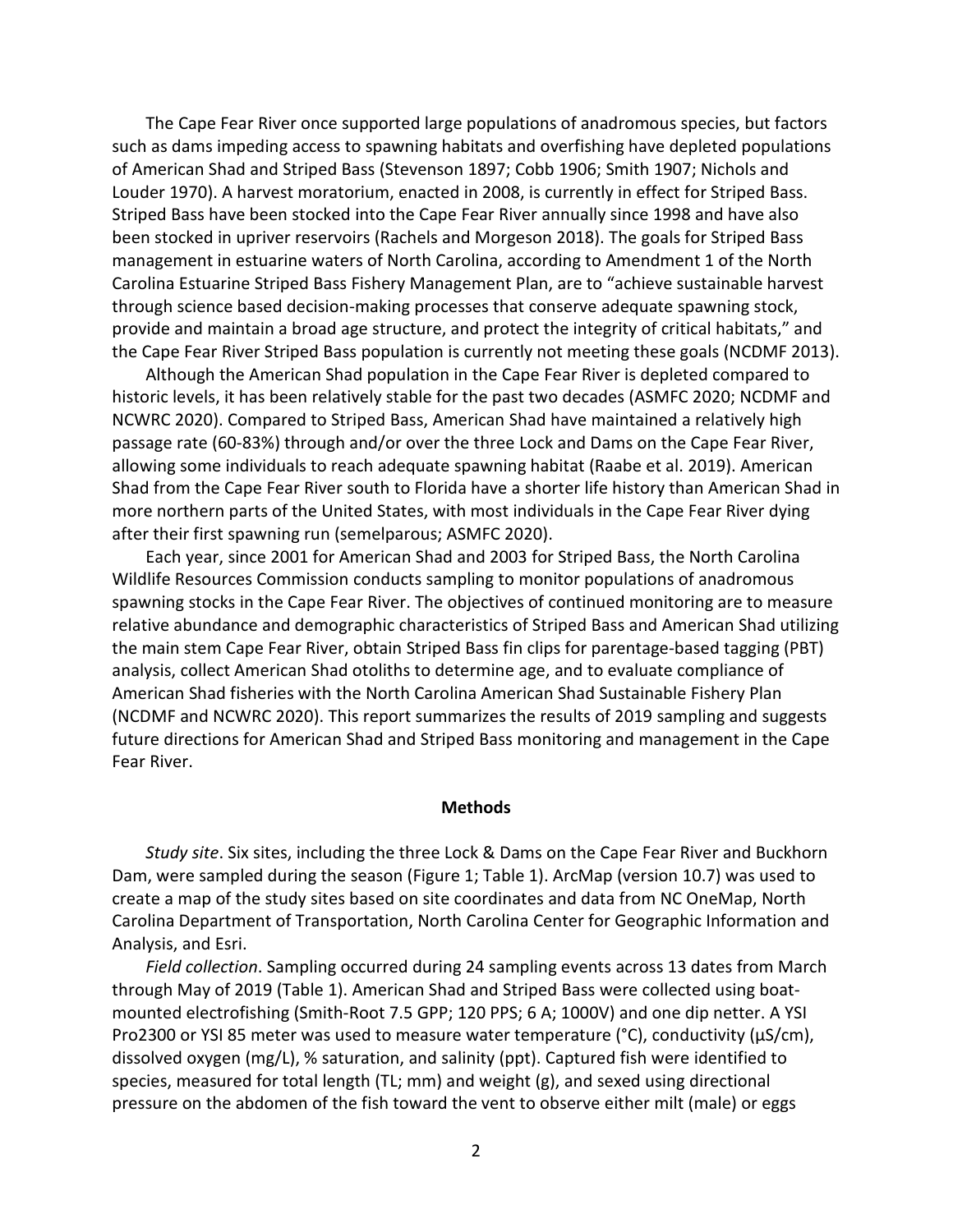(female). Unknown sex was assigned for Striped Bass ≤400mm TL that did not express eggs or milt. Striped Bass larger than 400-mm TL that did not express milt were recorded as female.

*American Shad aging*. Otoliths were collected from up to five fish per 10-mm size-class for both male and female American Shad. Collected otoliths were cleaned, immersed in water against a dark background, and read using a stereomicroscope with reflected light. Two readers independently read and recorded annuli and resolved differences using a concert read to establish 100% agreement.

*Striped Bass aging*. Partial pelvic fin clips were collected from each collected Striped Bass and preserved in 95% ethyl alcohol for parentage-based tagging (PBT) analysis. Fin clips were genotyped at the Hollings Marine Laboratory in Charleston, South Carolina. Scales were collected from Striped Bass greater than 300-mm TL.

*Data analyses*. All data were archived in the NCWRC BIODE database. Mean weekly catch per unit effort (CPUE; fish/h), calculated using BIODE, was used to evaluate relative abundance. Analyses were performed using R 4.0.3 (R Core Team 2020) and RStudio (version 1.2.5033; RStudio Team 2020). Sex-specific length frequency histograms were used to evaluate size structure (Ogle 2015; Wickham 2016). Length-at-age was assessed using sex-specific box plots (Wickham 2016). Multinomial regression models were used to create sex-specific age-length keys for American Shad and Striped Bass using data on fish collected and aged in 2019 (Venables and Ripley 2002; Gerritsen et al. 2006; Ogle 2015; Ogle et al. 2020; Wickham et al. 2020). Individual ages were assigned to unaged fish using the sex-specific age-length keys (Isermann and Knight 2005; Ogle 2015).

#### **Results**

*American Shad.* Sampling yielded 345 American Shad (214 males and 131 females; Table 2). Mean weekly CPUE (SE) was 43.3 (9.9) fish/h (Table 2), and CPUE peaked during week 15 (Figure 2, Figure 3). American Shad females, on average, were larger (488 mm mean TL) than males (423 mm mean TL; Table 2, Figure 4). American Shad ranged in age from 2 to 7 years old, and the highest proportion (35%) were age 5 (Figure 5). The difference in size between female and male American Shad appeared to increase with age (Figure 6). The two age-6 males that were captured and aged using otoliths were relatively small (428 mm TL and 446 mm TL), leading to potential error with fitting the length-at-age curve to unaged males; however, analysis indicates very few males captured were older than age 5 (Figure 6).

*Striped Bass.* Striped Bass were captured at all six of the Cape Fear River sampling sites. Sampling yielded 251 Striped Bass (106 males, 29 females, and 116 unknown; Table 2). Mean weekly CPUE (SE) for Striped Bass was 17.9 (4.4) fish/h (Table 2), and CPUE peaked during week 16 (Figure 7, Figure 8). On average, female Striped Bass were larger (605 mm mean TL) than male Striped Bass (383 mm mean TL; Table 2, Figure 9). Striped Bass ranged in age from 1 to 9 years old, with age-1 Striped Bass making up 55% of those captured (Table 3, Figure 10). CPUE was highest at CFR98 (48.4 fish/h), and 92% of fish captures occurred at or downstream of Lock & Dam 3 (Table 4). Age and capture location was not assessed for 11 Striped Bass due to broodstock collections/lack of length data, and stocking size and location was not assessed for 28 Striped Bass due to broodstock collections and random data incongruities. For age-1 Striped Bass, 46% were captured at Lock & Dam 1 and 42% were captured at CFR98 (Table 4). The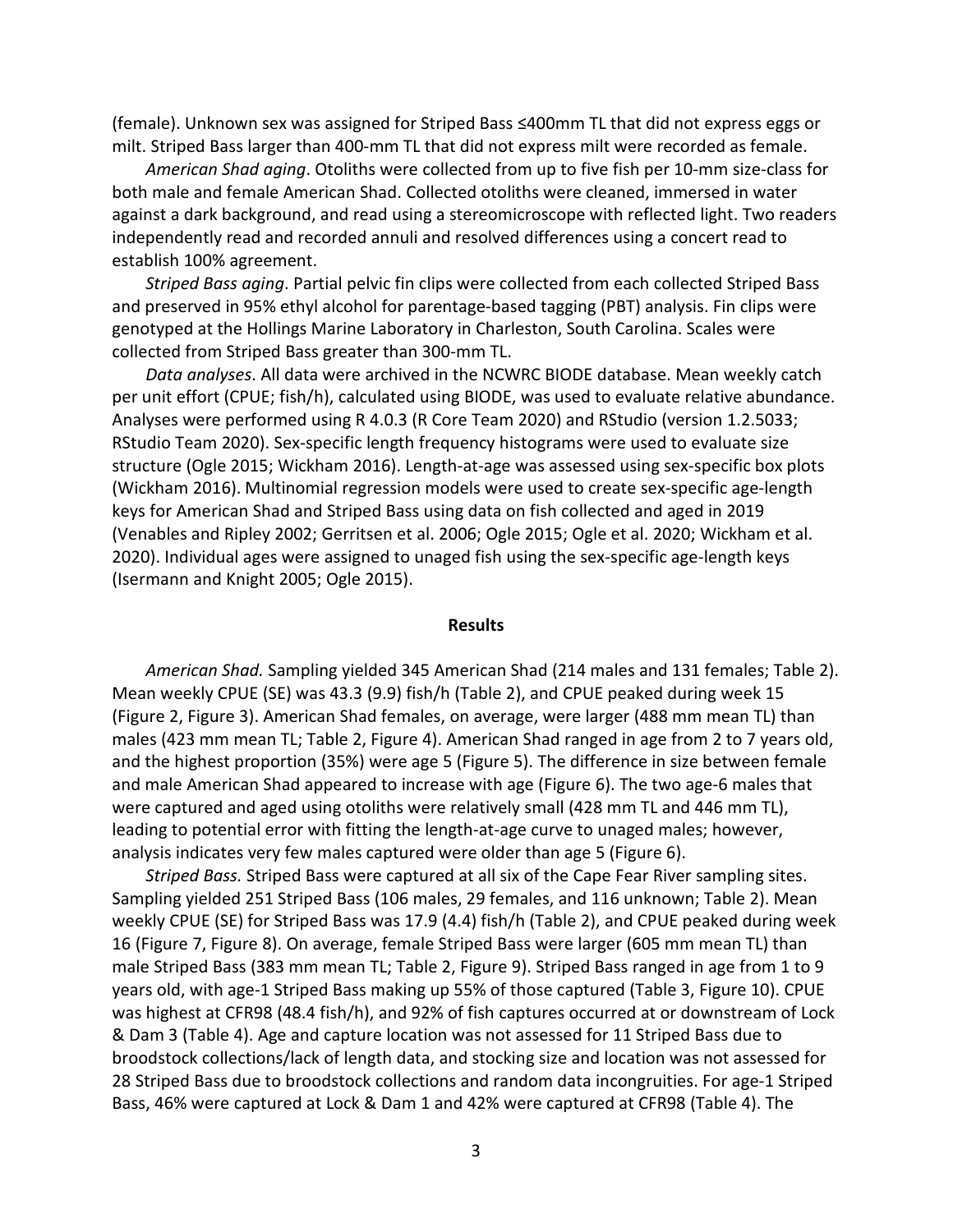difference in size between female and male Striped Bass appeared to increase slightly with age (Figure 11).

Parentage-based tagging analysis was conducted on 241 fin-clip samples. Two fish were confirmed as Hybrid Striped Bass *M. chrysops x M. saxatilis*. Of the remaining samples, 216 were hatchery-origin, resulting in a stocking contribution of at least 90% (Figure 12). Overall contribution of Striped Bass stocked in B. Everett Jordan Reservoir to individuals captured in the Cape Fear River was 76%, with 72% of age-1 Striped Bass originating from stocking in B. Everett Jordan Reservoir (Table 5). Two unknown-origin fish were from the largest size-class and may be older than the 2010 year-class, which precedes the ability of PBT to assign origin. The remaining 21 unknown-origin fish were likely less than age 10, suggesting some natural recruitment or immigration has occurred. Natural recruitment is more likely for the 18 unknown-origin fish less than 275-mm TL (Figure 12), corresponding to the 2018 (age-1) yearclass.

#### **Discussion**

The American Shad population in the Cape Fear River has been relatively steady for the past two decades based on electrofishing catch per unit effort data, though there is insufficient data for the ASMFC to classify the population as stable (ASMFC 2020; NCDMF and NCWRC 2020). The age range of American Shad captured in the Cape Fear River in 2019 (2 to 7 years old) was similar to other rivers in North Carolina, and commercial harvest data indicated that American Shad mortality is relatively low (29.5%), both positive signs for the American Shad population in the Cape Fear River (White and McCargo 2020). Based on 2019 commercial harvest and independent gill net samples, American Shad mortality was lower in the Cape Fear River (29.5%) than in other areas of North Carolina (33.8% in the Albemarle Sound, 35.8% in the Pamlico River, and 34.3% in the Neuse River; White and McCargo 2020). However, the semelparous nature, and, therefore, the high natural mortality, of the Cape Fear River American Shad stock may make it more susceptible to declines caused by commercial and recreational fishing or poor year-classes. Modeling to determine the status of the Cape Fear River American Shad stock must consider their semelparous nature, as demonstrated by the 2020 American Shad Benchmark Stock Assessment and Peer Review Report (ASMFC 2020).

The Striped Bass population in the Cape Fear River is dependent upon stocking and fails to meet the goals specified in Amendment 1 of the Estuarine Striped Bass Management Plan (NCDMF 2013). In 2017, the hatchery contribution was 88% and the reservoir contribution was 25%, with 37% of individuals being age-3 or younger (Rachels and Morgeson 2018). In 2019, the hatchery contribution was 90% and the reservoir contribution was 76%, with the majority (90%) of Striped Bass captured in the Cape Fear River in 2019 being age-3 or younger. We were unable to calculate accurate mortality rates due to relatively few captures of age-3 and older Striped Bass, but this indicates that Striped Bass struggle to reach maturity in the Cape Fear River, even with the harvest moratorium that has been in place since 2008. However, sampling occurred less than a year after Hurricane Florence struck North Carolina, causing widespread flooding, low dissolved oxygen levels, and large fish kills in eastern North Carolina. The observed fish kills affected a variety of species, truncated the age distribution of Striped Bass and other fish species, and contributed to high mortality rates. Threats to the Cape Fear River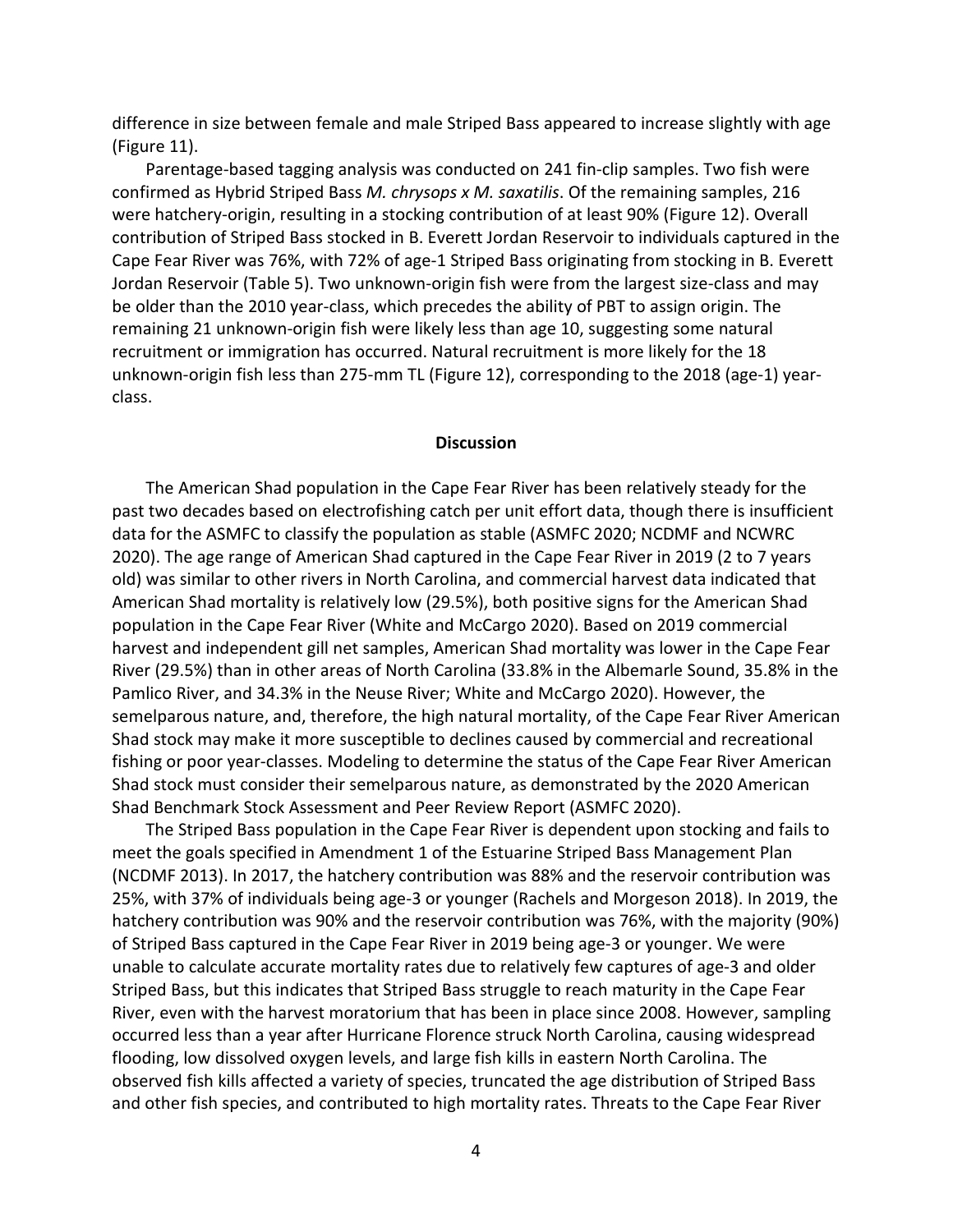Striped Bass population are also present at the individual level, including threats from chemical contamination from per- and polyfluoroalkyl substances (PFAS) that affects immune system and liver function (Guillette et al. 2020).

The three lock & dams and their impact on fish passage is the greatest obstacle to anadromous fish recovery in the Cape Fear River. Construction of the "rock arch rapids" and locking through Lock & Dams 2 and 3 allowed for an adjusted maximum passage efficiency of 60–83% for American Shad (Raabe et al. 2019). However, adjusted maximum passage efficiency for Striped Bass was only 21–53% (Raabe et al. 2019). Actual passage efficiency has been minimal at Lock & Dams 2 and 3 during recent years as the lock structures were damaged from Hurricane Florence in 2018, limiting volitional passage to high streamflow events. In 2019, 67.5% of Striped Bass were captured at or below Lock & Dam 1, and many of the Striped Bass caught above Lock & Dam 1 emigrated from B. Everett Jordan Reservoir. Funding is in place to conduct renovations to the "rock arch rapids" to address issues that may be limiting Striped Bass passage efficiency at Lock & Dam 1, but until issues at Lock & Dams 2 and 3 are resolved, the Striped Bass population in the Cape Fear River will be unable to access spawning habitat and is therefore unlikely to recover. Lack of access to the spawning grounds at Smiley Falls and high mortality has created a Striped Bass population dependent on stocking efforts that may support a put-grow-take fishery (Rachels and Morgeson 2018). American Shad spawning migrations are also restricted by the lack of locking at Lock & Dams 2 and 3. Impacts may become evident when the 2019 and later year-classes conduct spawning migrations in 2022.

Improving anadromous fish passage at Lock & Dams 2 and 3 should be the highest priority to improve natural recruitment of Striped Bass and to ensure the continued sustainability of American Shad. Until improved passage is realized, Striped Bass management actions should be developed to provide the greatest utility to anglers. Management actions may include allowing harvest of Striped Bass in the Cape Fear River, stocking Striped Bass in alternative locations (stocking in B. Everett Jordan reservoir ended in 2020), stocking different sizes of Striped Bass, or varying numbers stocked until access to spawning habitat is improved and a self-sustaining population is viable. Additional investigation is needed to determine the impacts of limited passage on American Shad.

## **Management Recommendations**

- 1. Establish regulations to initiate a put-grow-take Striped Bass fishery in the Cape Fear River.
- 2. Collaborate with partners to provide passage for anadromous fish at Lock & Dams 2 and 3.
- 3. Establish internal funding capacity to support construction or repair of anadromous fish passage infrastructure.
- 4. Conduct hydroacoustic survey to elucidate impacts of derelict lock structures on American Shad spawning migrations.
- 5. Optimize Striped Bass stocking program. Consider use of alternative sizes, numbers, and stocking locations.
- 6. Collaborate with the North Carolina Department of Health and Human Services to evaluate application of fish consumption advisories in the Cape Fear River.
- 7. Devise data collection procedures that would allow for classification of the status of the American Shad stock in the Cape Fear River.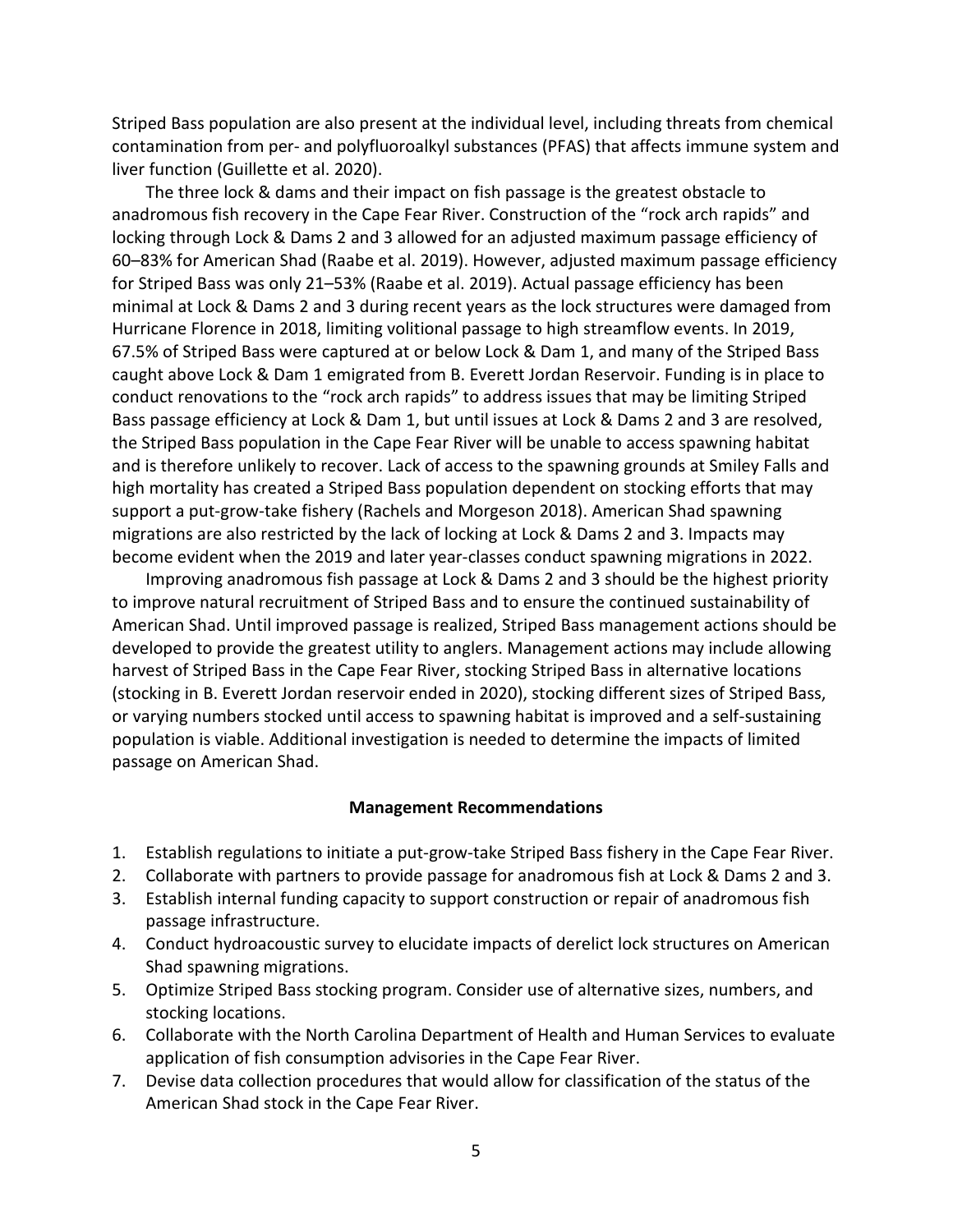# **Acknowledgments**

We appreciate suggestions and comments from Kevin Dockendorf, Jeremy McCargo, and Chad Thomas to previous drafts of this report. We also thank Casey Grieshaber for her sampling efforts.

## **References**

- ASMFC (Atlantic States Marine Fisheries Commission). 2020. 2020 American Shad Benchmark Stock Assessment and Peer Review Report. Atlantic States Marine Fisheries Commission. Washington, D.C.
- Cobb, J. N. 1906. Investigations relative to the shad fisheries of North Carolina. The North Carolina Geological Survey. Raleigh, NC
- Gerritsen, H. D., D. McGrath, and C. Lordan. 2006. A simple method for comparing age length keys reveals significant regional differences within a single stock of Haddock (*Melanogrammus aeglefinus*). ICES Journal of Marine Science 63:1096–1100.
- Guillette, T. C., J. McCord, M. Guillette, M. E. Polera, K. T. Rachels, C. Morgeson, N. Kotlarz, D. R. U. Knappe, B. J. Reading, M. Strynar, and S. M. Belcher. 2020. Elevated levels of per- and polyfluoroalkyl substances in Cape Fear River Striped Bass (*Morone saxatilis*) are associated with biomarkers of altered immune and liver function. Environment International 136:105358.
- Isermann, D. A., and C. T. Knight. 2005. A computer program for age-length keys incorporating age assignment to individual fish. North American Journal of Fisheries Management 25:1153–1160.
- NCDMF (North Carolina Division of Marine Fisheries) and NCWRC (North Carolina Wildlife Resources Commission). 2013. Amendment 1 to the North Carolina Estuarine Striped Bass Fishery Management Plan. NCDMF. Morehead City, NC. 829P
- NCDMF (North Carolina Division of Marine Fisheries) and NCWRC (North Carolina Wildlife Resources Commission). 2020. North Carolina American Shad Sustainable Fishery Plan: 2020 Update to Resolve Regulatory Inconsistencies. NCDMF. Morehead City, NC. 56P
- Nichols, P. R., and D. E. Louder. 1970. Upstream passage of anadromous fish through navigation locks and use of the stream for spawning and nursery habitat, Cape Fear River, N.C., 1962- 1966. U.S. Fish and Wildlife Service. Washington, D.C.
- Ogle, D. H. 2015. Introductory fisheries analyses with R. CRC Press, Taylor & Francis Group, Boca Raton, FL.
- Ogle, D. H., P. Wheeler, and A. Dinno. 2020. FSA: fisheries stock analysis. R package version 0.8.30. https://github.com/droglenc/FSA
- Raabe, J. K., J. E. Hightower, T. A. Ellis, and J. J. Facendola. 2019. Evaluation of fish passage at a nature-like rock ramp fishway on a large coastal river. Transactions of the American Fisheries Society 148:798–816.
- Rachels, K. T., and C. W. Morgeson. 2018. Cape Fear River Striped Bass spawning stock survey and proposed establishment of put-grow-take fishery. North Carolina Wildlife Resources Commission, Federal Aid in Sport Fish Restoration, Project F-108, Final Report, Raleigh.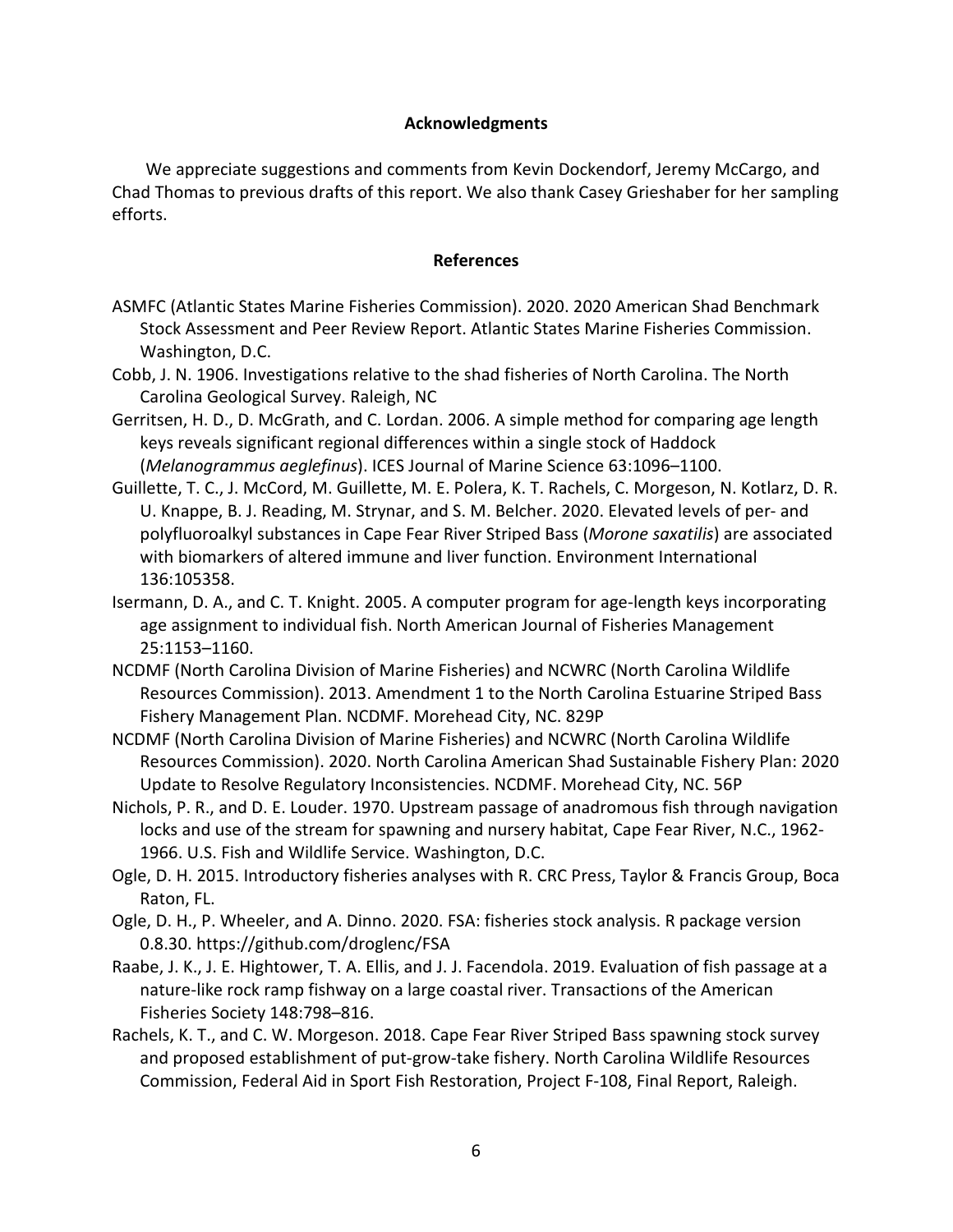- Smith, H. M. 1907. Systematic catalogue of North Carolina Fishes, volume II. North Carolina Geological and Economic Survey. Raleigh, NC
- Stevenson, C. H. 1897. The restricted inland range of shad due to artificial obstructions and its effect on natural reproduction. United States Fish Commission. Washington, D.C.
- Venables, W. N., and B. D. Ripley. 2002. Modern applied statistics with S, fourth edition. Springer, New York.
- White, H., and J. McCargo. 2020. North Carolina shad and river herring compliance report 2019 calendar year. North Carolina Division of Marine Fisheries and North Carolina Wildlife Resources Commission.
- Wickham, H. 2016. ggplot2: elegant graphics for data analysis. Springer-Verlag, New York.
- Wickham, H., François, R., Henry, L., and K. Müller. 2020. dplyr: A grammar of data manipulation. R package version 1.0.1. https://CRAN.R-project.org/package=dplyr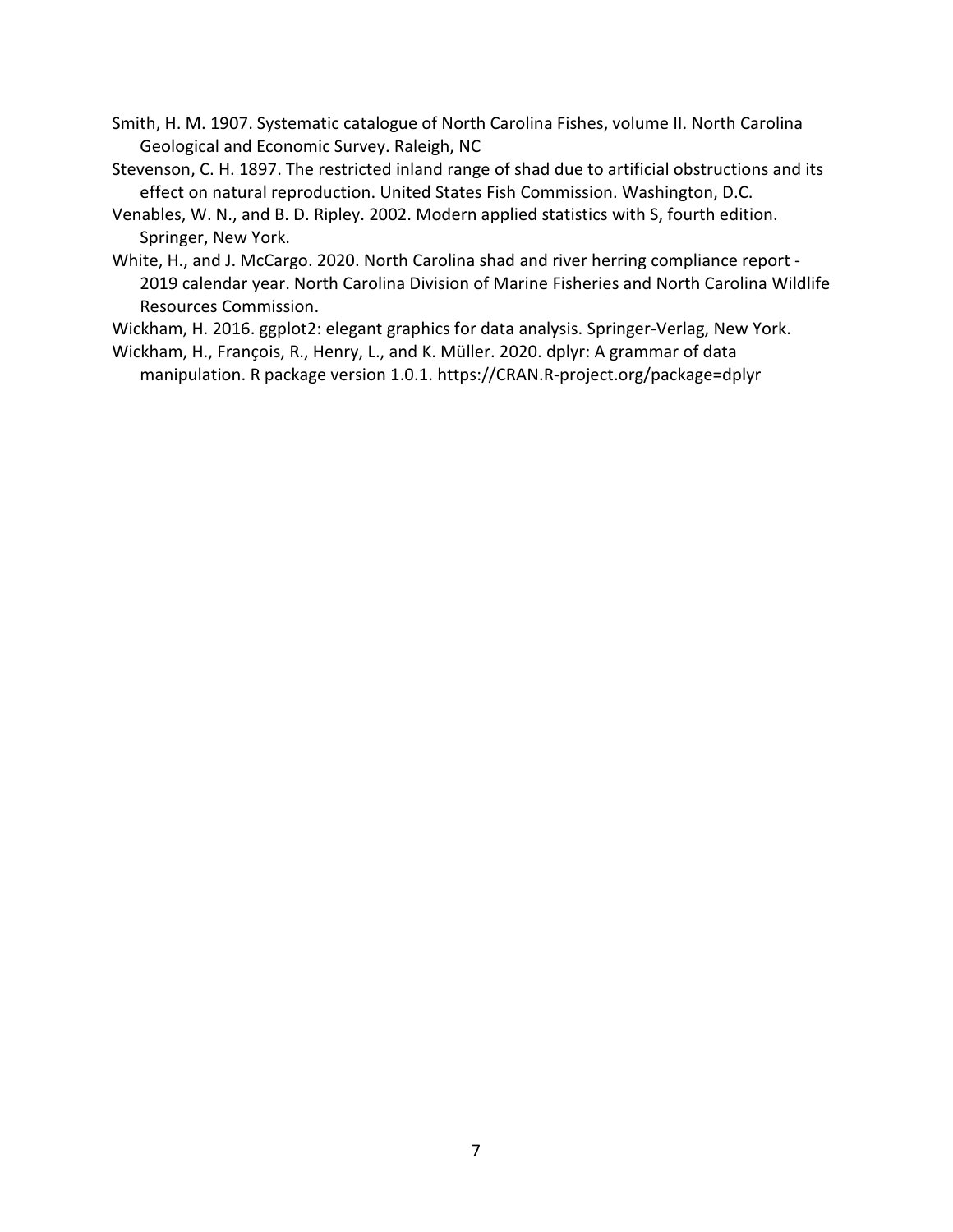TABLE 1. Survey site data for Cape Fear River Anadromous Fish Stock Assessment sampling events in 2019. Discharge data were collected from USGS gage numbers 02105769 (located at Lock & Dam 1), 02105500 (located at William O. Huske Lock & Dam), and 02102500 (located on the Cape Fear River in Lillington, NC). For site name and boating access area, LD1 = Lock & Dam 1, LD2 = Lock & Dam 2, LD3 = Lock & Dam 3 (also known as Willian O Huske Lock & Dam), RL = Riverside Landing, BD = Buckhorn Dam, and BL = Buckhorn Landing. For target species, AS = American Shad and SB = Striped Bass. American Shad captured at Buckhorn Dam were not included in the analysis.

|        |                 |            |               | <b>Boating</b>  | Target      | Water               |           |
|--------|-----------------|------------|---------------|-----------------|-------------|---------------------|-----------|
| Date   | Site            | Latitude   | Longitude     | Access          |             | Species Temperature | Discharge |
|        | name            |            |               | Area            |             | $(^{\circ}C)$       | (CFS)     |
| Mar 11 | LD1             | 34.4047000 | -78.2928000   | LD1             | AS, SB      | 10.1                | 16,700    |
| Mar 21 | LD1             | 34.4047000 | -78.2928000   | LD1             | AS, SB      | 11.8                | 14,500    |
| Mar 21 | LD <sub>3</sub> | 34.8352000 | -78.8226000   | LD3             | AS, SB      | 11.3                | 10,500    |
| Mar 28 | LD1             | 34.4047000 | -78.2928000   | LD1             | AS, SB      | 12.9                | 11,900    |
| Mar 28 | LD3             | 34.8352000 | -78.8226000   | LD3             | AS, SB      | 12.5                | 12,400    |
| Apr 4  | LD1             | 34.4047000 | -78.2928000   | LD1             | AS, SB      | 13.8                | 7,180     |
| Apr 4  | LD <sub>3</sub> | 34.8352000 | -78.8226000   | LD3             | AS, SB      | 12.7                | 6,450     |
| Apr 9  | LD1             | 34.4047000 | -78.2928000   | LD1             | AS, SB      | 16.0                | 10,700    |
| Apr 9  | LD <sub>3</sub> | 34.8352000 | -78.8226000   | LD3             | AS, SB      | 16.9                | 11,300    |
| Apr 15 | CFR98           | 34.4040000 | -78.2799000   | LD1             | <b>SB</b>   | 18.7                | 19,500    |
| Apr 15 | LD1             | 34.4047000 | -78.2928000   | LD1             | AS, SB      | 18.7                | 19,500    |
| Apr 22 | CFR98           | 34.4040000 | -78.2799000   | LD1             | <b>SB</b>   | 18.7                | 13,000    |
| Apr 22 | LD1             | 34.4047000 | -78.2928000   | LD1             | AS, SB      | 18.7                | 13,000    |
| Apr 22 | LD3             | 34.8352000 | -78.8226000   | LD <sub>3</sub> | AS, SB      | 18.1                | 11,000    |
| Apr 23 | LD1             | 34.4047000 | -78.2928000   | LD1             | <b>SB</b>   | 17.9                | 12,400    |
| Apr 23 | LD <sub>3</sub> | 34.8352000 | -78.8226000   | LD3             | <b>SB</b>   | 17.9                | 12,300    |
| Apr 26 | LD <sub>2</sub> | 34.6271000 | -78.5770000   | LD <sub>2</sub> | <b>SB</b>   | 19.9                | 11,600    |
| Apr 29 | <b>CFR262</b>   | 35.5522003 | $-77.1016006$ | RL              | <b>SB</b>   | 19.2                | 10,700    |
| Apr 29 | LD3             | 34.8352000 | -78.8226000   | LD3             | AS, SB      | 19.3                | 12,200    |
| Apr 30 | CFR98           | 34.4040000 | -78.2799000   | LD1             | <b>SB</b>   | 19.7                | 12,500    |
| Apr 30 | LD1             | 34.4047000 | -78.2928000   | LD1             | AS, SB      | 19.7                | 12,500    |
| May 6  | LD1             | 34.4047000 | -78.2928000   | LD1             | AS, SB      | 21.8                | 10,200    |
| May 6  | LD3             | 34.8352000 | -78.8226000   | LD3             | AS, SB      | 22.3                | 10,700    |
| May 8  | <b>BD</b>       | 35.5393100 | -78.9902800   | BL              | $AS^*$ , SB | 21.3                | 4,620     |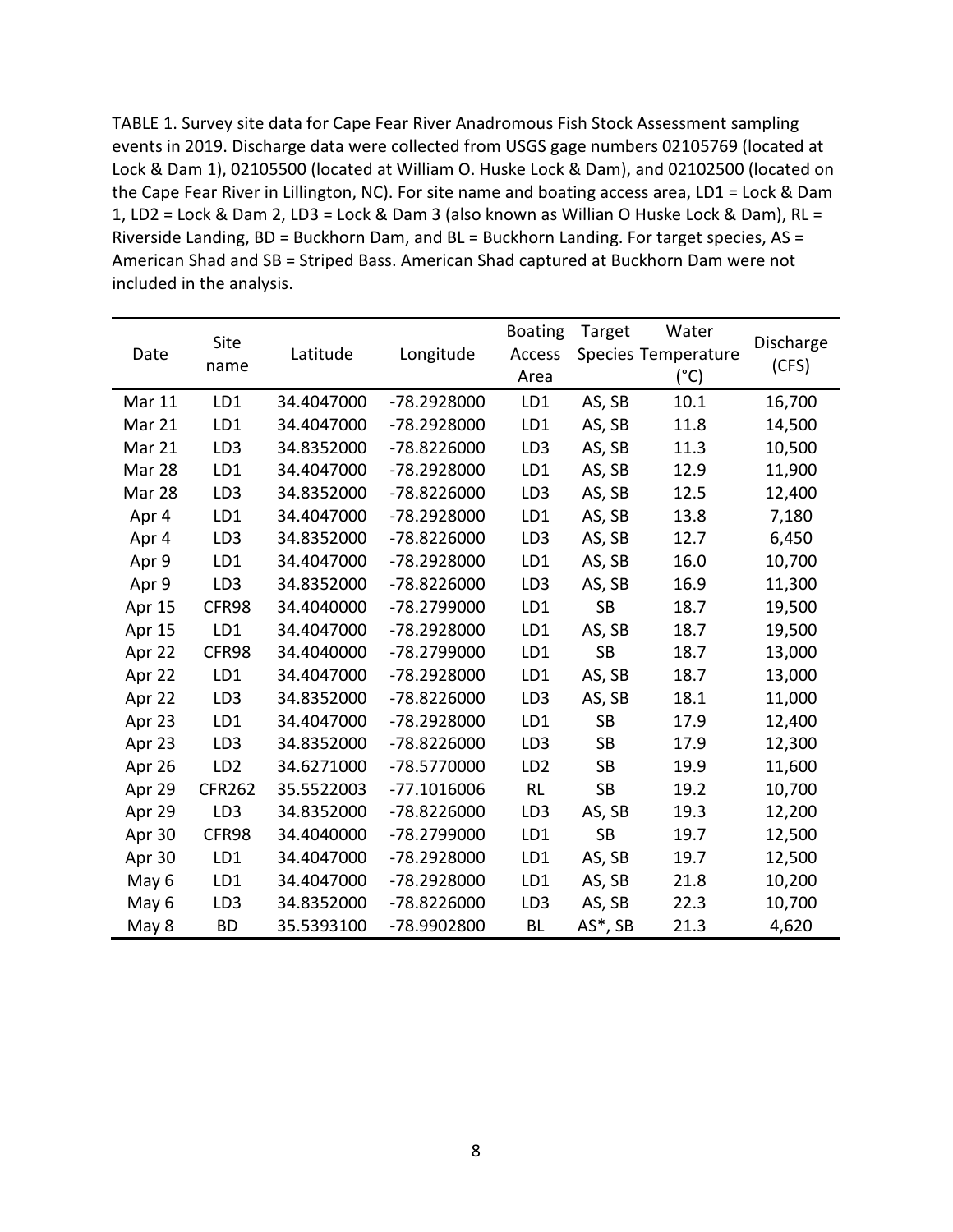TABLE 2. Summary statistics for the 2019 Cape Fear River anadromous fish stock assessment. Statistics for American Shad include catches from only the three Lock & Dam sites. Note: Male = M, Female = F, Unknown = U, and Total Length = TL.

| Species                | Effort<br>(h) | Catch<br>M | Catch<br>F. | Catch<br>U     | M: F<br>Ratio | Mean<br>CPUE (SE) | Mean<br>Male<br>TL | Mean<br>Female<br>ΤL | Max<br>TL |
|------------------------|---------------|------------|-------------|----------------|---------------|-------------------|--------------------|----------------------|-----------|
| Striped<br><b>Bass</b> | 12.2          | 106        | 29          | 116            | 3.7:1         | 17.9 (4.4)        | 383                | 605                  | 796       |
| American<br>Shad       | 9.4           | 214        | 131         | $\blacksquare$ | 1.6:1         | 43.3(9.9)         | 423                | 488                  | 554       |

TABLE 3. Age, sex, and origin of Striped Bass captured during 2019 sampling.

| Age            | Year-<br>Class | Number<br>Male | Number<br>Female | Number<br>Unknown | Total | Hatchery<br>Origin<br>$(\%)$ | Unknown<br>Origin<br>(%) |
|----------------|----------------|----------------|------------------|-------------------|-------|------------------------------|--------------------------|
| 1              | 2018           | 33             | 0                | 105               | 138   | 81                           | 19                       |
| $\overline{2}$ | 2017           | 46             | 5                | 10                | 61    | 92                           | 8                        |
| 3              | 2016           | 13             | 4                | 0                 | 17    | 69                           | 31                       |
| 4              | 2015           | $\overline{2}$ | 3                | $\Omega$          | 5     | 100                          | 0                        |
| 5              | 2014           | 1              | 3                | 0                 | 4     | 80                           | 20                       |
| 6              | 2013           |                | 4                | 0                 | 5     | 83                           | 17                       |
| 7              | 2012           | 3              | $\overline{2}$   | 0                 | 5     | 100                          | 0                        |
| 8              | 2011           |                | 0                | 0                 | 1     | 100                          | 0                        |
| 9              | 2010           |                | 4                |                   | 4     | 50                           | 50                       |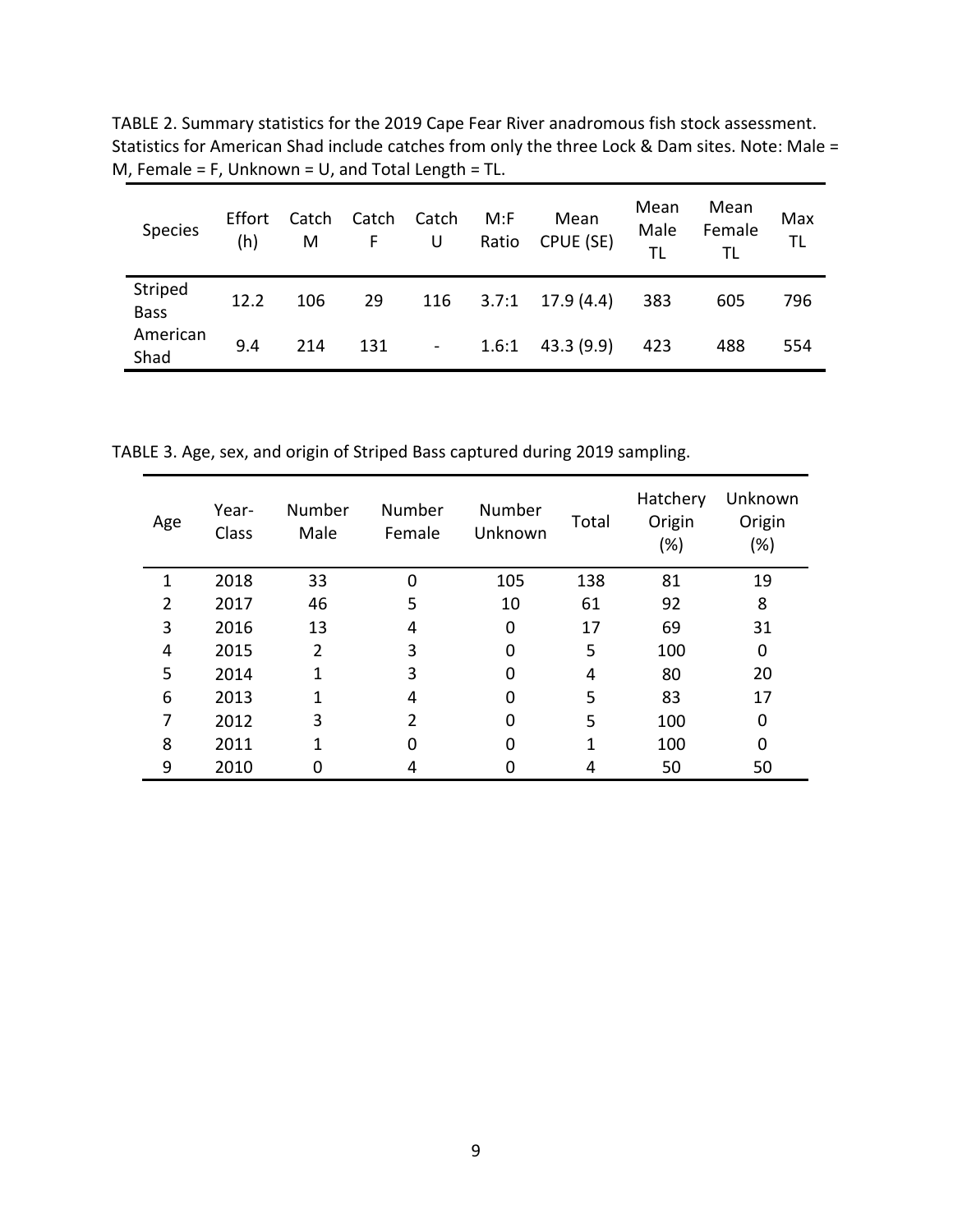|                     |                               |                        | Age |                |    |                |                |                |                |   |                |              |
|---------------------|-------------------------------|------------------------|-----|----------------|----|----------------|----------------|----------------|----------------|---|----------------|--------------|
| Capture<br>Location | Mean<br>Weekly<br><b>CPUE</b> | Total<br>Effort<br>(h) | 1   | $\overline{2}$ | 3  | 4              | 5              | 6              | 7              | 8 | 9              | <b>Total</b> |
| <b>Buckhorn</b>     | 33.9                          | 0.5                    |     | 5              | 7  |                | $\overline{2}$ |                | $\overline{2}$ |   | 1              | 17           |
| <b>CFR262</b>       | 2.4                           | 0.4                    | 1   |                |    |                |                |                |                |   |                | 1            |
| LD <sub>3</sub>     | 12.8                          | 4.3                    | 15  | 30             | 6  | 1              | $\mathbf{1}$   | $\overline{2}$ | $\mathbf{1}$   | 1 | $\overline{2}$ | 59           |
| LD <sub>2</sub>     | 2.0                           | 0.5                    |     |                |    |                |                | 1              |                |   |                | 1            |
| LD <sub>1</sub>     | 15.1                          | 4.6                    | 64  | 14             | 3  | $\overline{2}$ |                | 1              | 1              |   |                | 85           |
| CFR98               | 48.4                          | 2.0                    | 58  | 12             | 1  | $\overline{2}$ | 1              | 1              | 1              |   | 1              | 77           |
| <b>Total</b>        | 19.1                          | 12.3                   | 138 | 61             | 17 | 5              | 4              | 5              | 5              | 1 | 4              | 240          |

TABLE 4. Mean weekly CPUE, effort, and age of Striped Bass captured at each sampling location in 2019. Several (n = 11) of the Striped Bass were not included because we were unable to assign an age.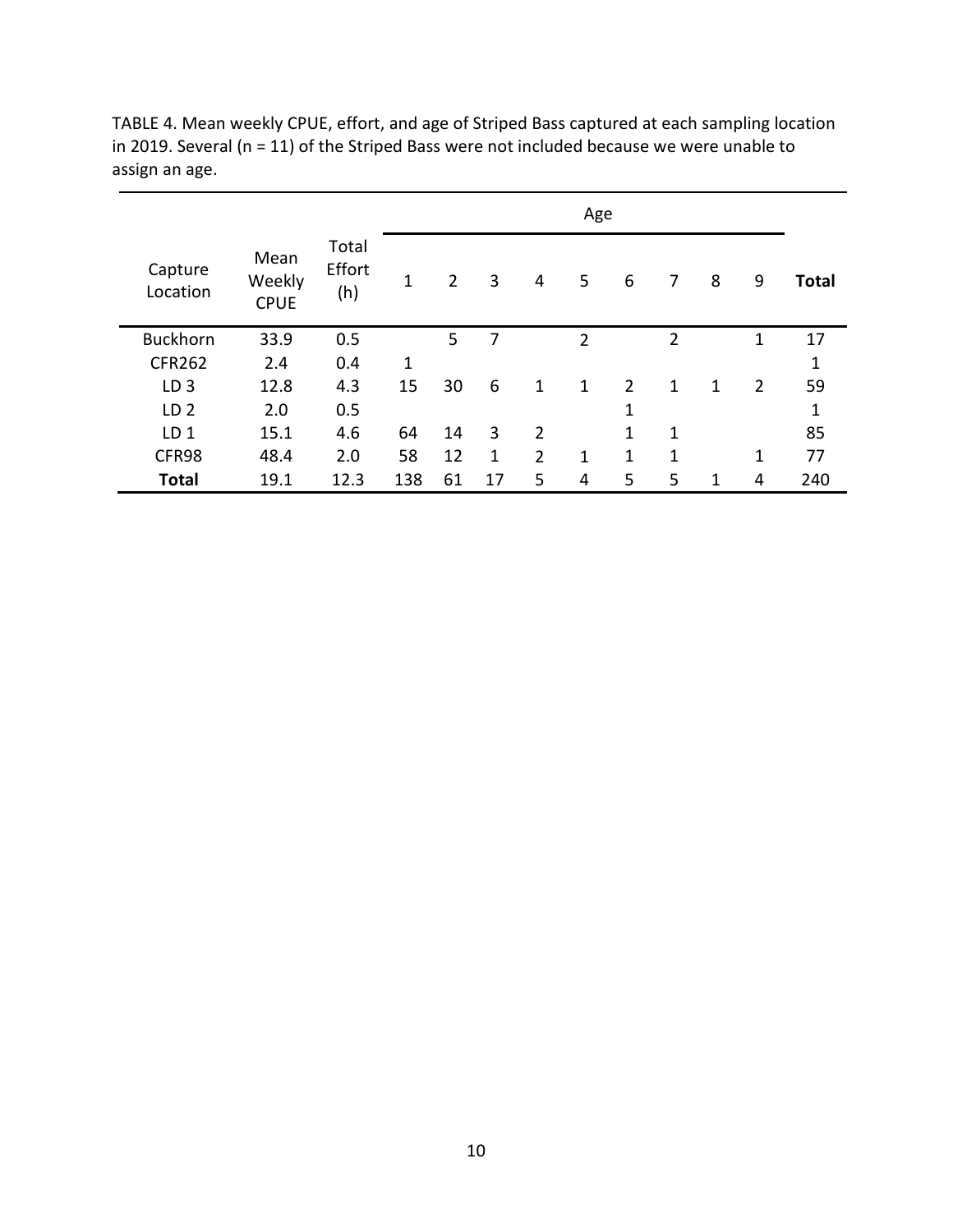TABLE 5. Year-class, stocking size, stocking location, and contribution of fish stocked in B. Everett Jordan Reservoir to Striped Bass captured in the Cape Fear River in 2019. Of the 251 Striped Bass captured in 2019, 2 were confirmed to be Hybrid Striped Bass, and an assessment of stocking size and location combined with age was unfeasible for 40 individuals.

| Age | Year-<br>Class | Reservoir<br>phase I | <b>CFR</b><br>phase I | <b>CFR</b><br>phase II | Undetermined | Total       | Reservoir<br>contribution |
|-----|----------------|----------------------|-----------------------|------------------------|--------------|-------------|---------------------------|
| 1   | 2018           | 80                   |                       | 31                     |              | 111         | 72%                       |
| 2   | 2017           | 55                   |                       | $\overline{2}$         |              | 57          | 96%                       |
| 3   | 2016           | 12                   |                       | $\mathbf 1$            |              | 13          | 92%                       |
| 4   | 2015           | 4                    |                       | 3                      |              | 7           | 57%                       |
| 5   | 2014           | 3                    |                       | 1                      |              | 4           | 75%                       |
| 6   | 2013           | $\mathbf 1$          |                       | 6                      |              | 7           | 14%                       |
| 7   | 2012           | 3                    |                       | 3                      |              | 6           | 50%                       |
| 8   | 2011           |                      |                       | $\mathbf 1$            |              | $\mathbf 1$ | 0%                        |
| 9   | 2010           |                      |                       |                        | 3            | 3           | 0%                        |
|     | <b>Totals</b>  | 158                  |                       | 48                     | 3            | 209         | 76%                       |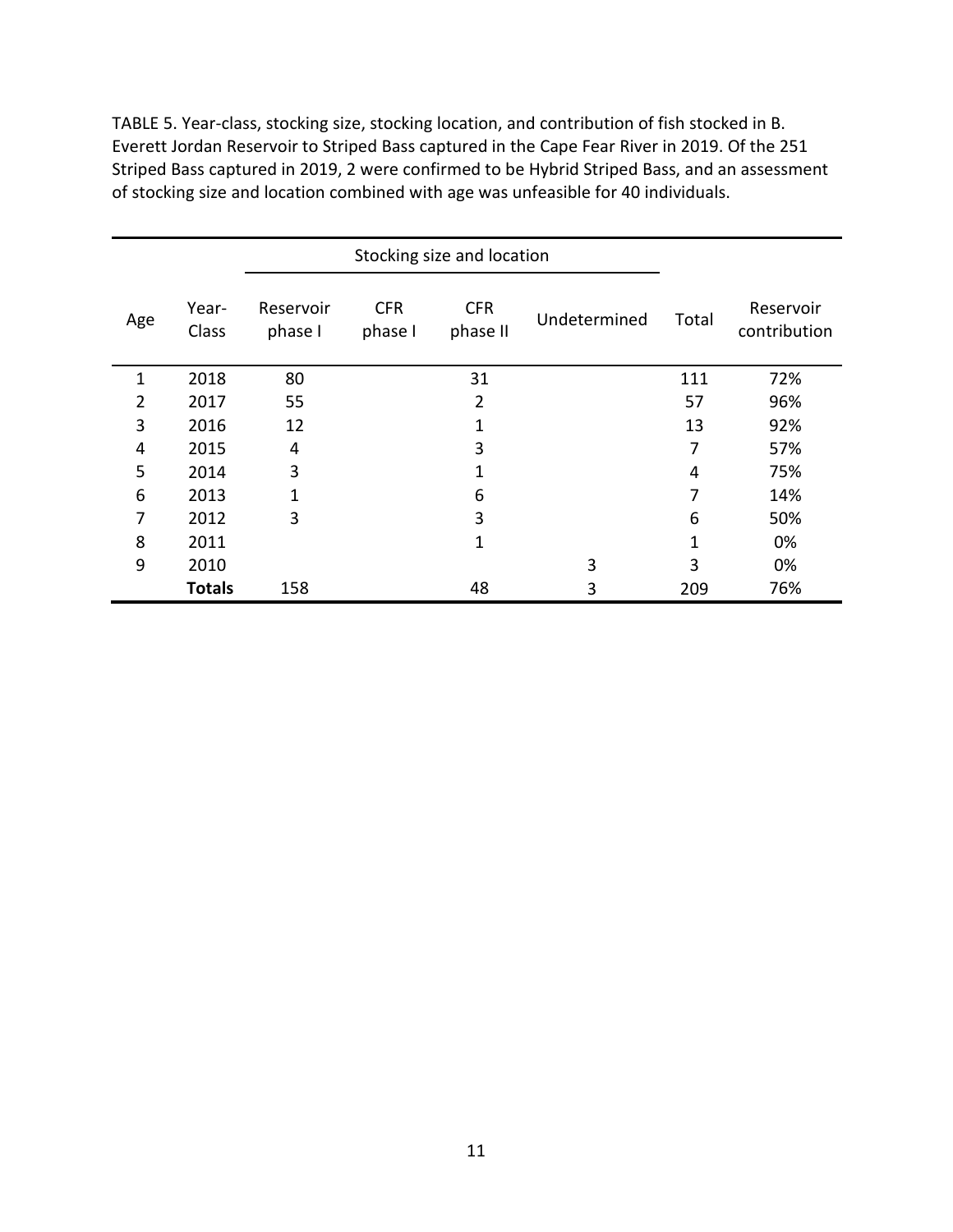

FIGURE 1. American Shad and Striped Bass sampling locations on the Cape Fear River for 2019.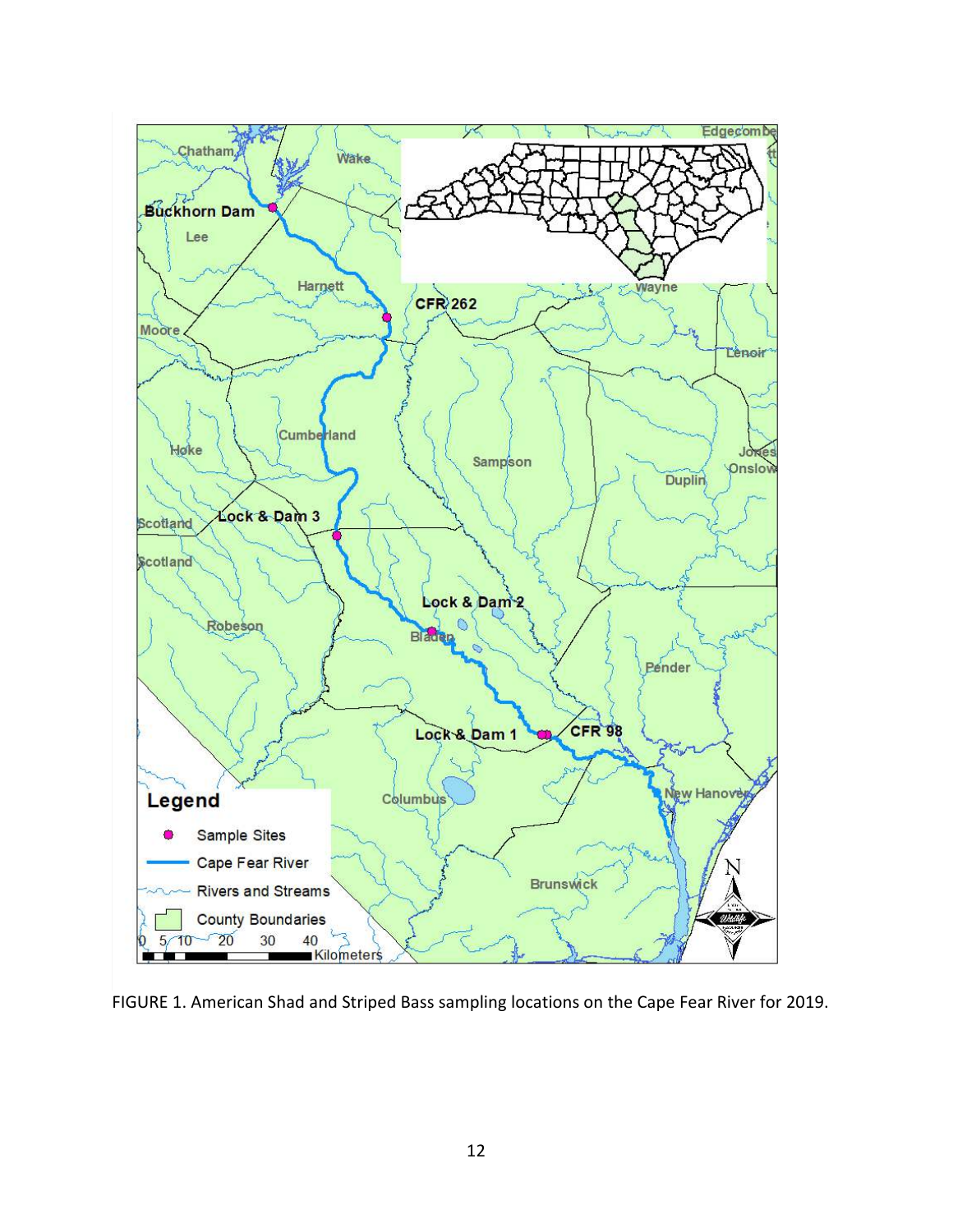

FIGURE 2. Mean weekly catch per unit effort (fish/h; circles) of American Shad and water temperature (°C; dashed line) by week of the year for 2019. Error bars denote standard errors.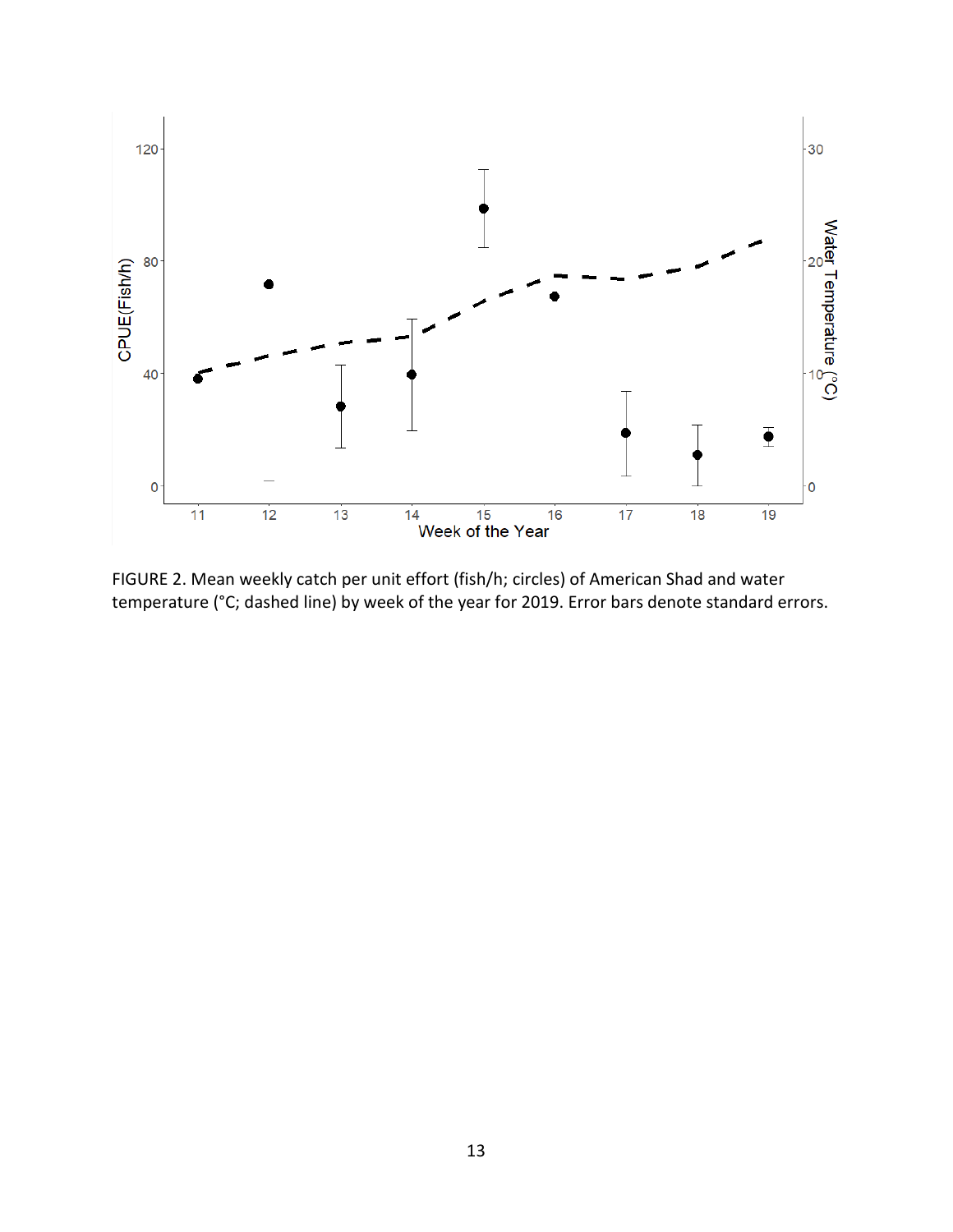

FIGURE 3. Mean weekly catch per unit effort (fish/h; circles) of American Shad and water discharge (CFS; dashed line) by week of the year for 2019. Error bars denote standard errors. Discharge data were collected from USGS gage numbers 02105769 (located at Lock & Dam 1), 02105500 (located at William O. Huske Lock & Dam), and 02102500 (located on the Cape Fear River in Lillington, NC)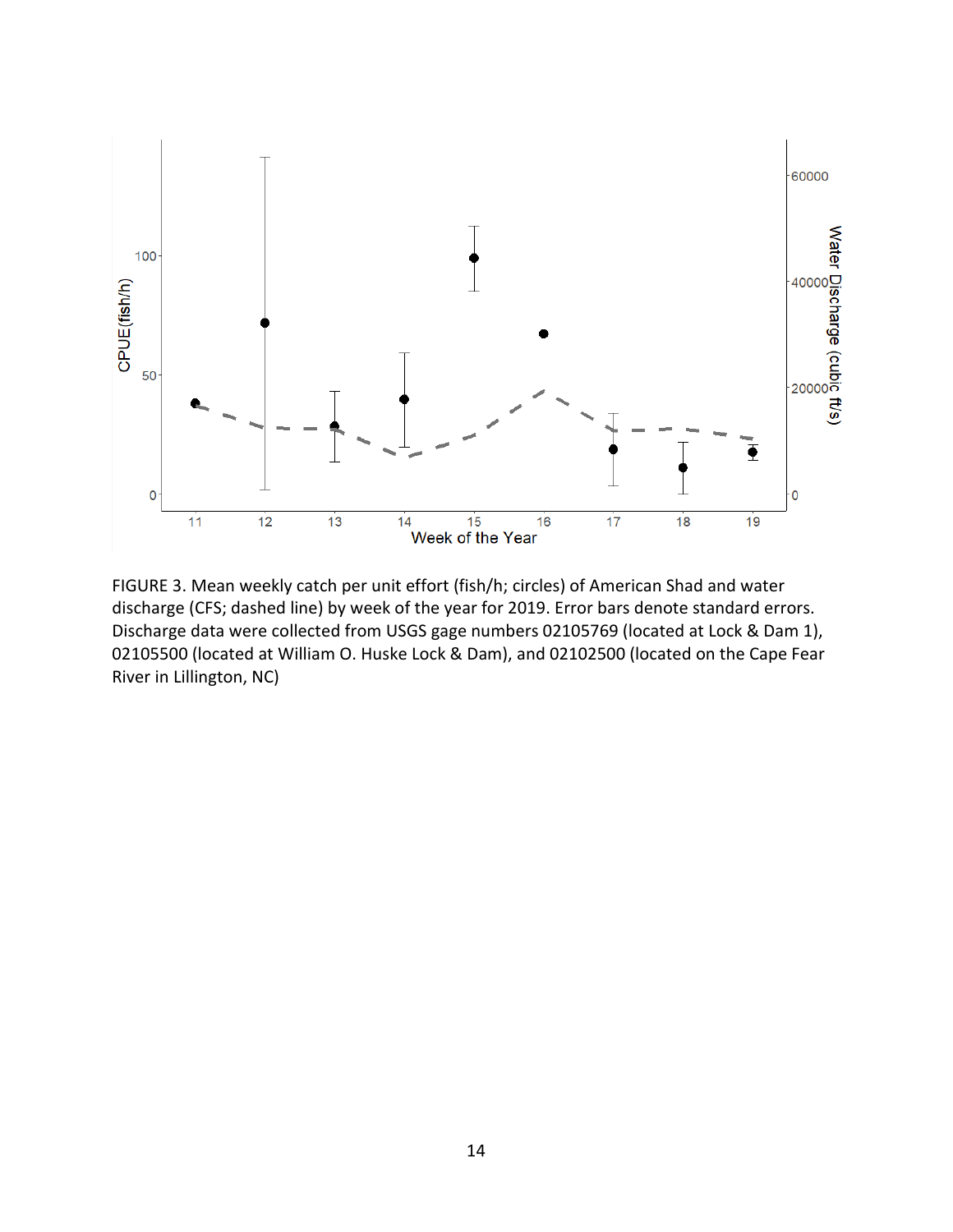

FIGURE 4. Length frequency for male (n = 214) and female (n = 131) American Shad collected from Cape Fear River in 2019.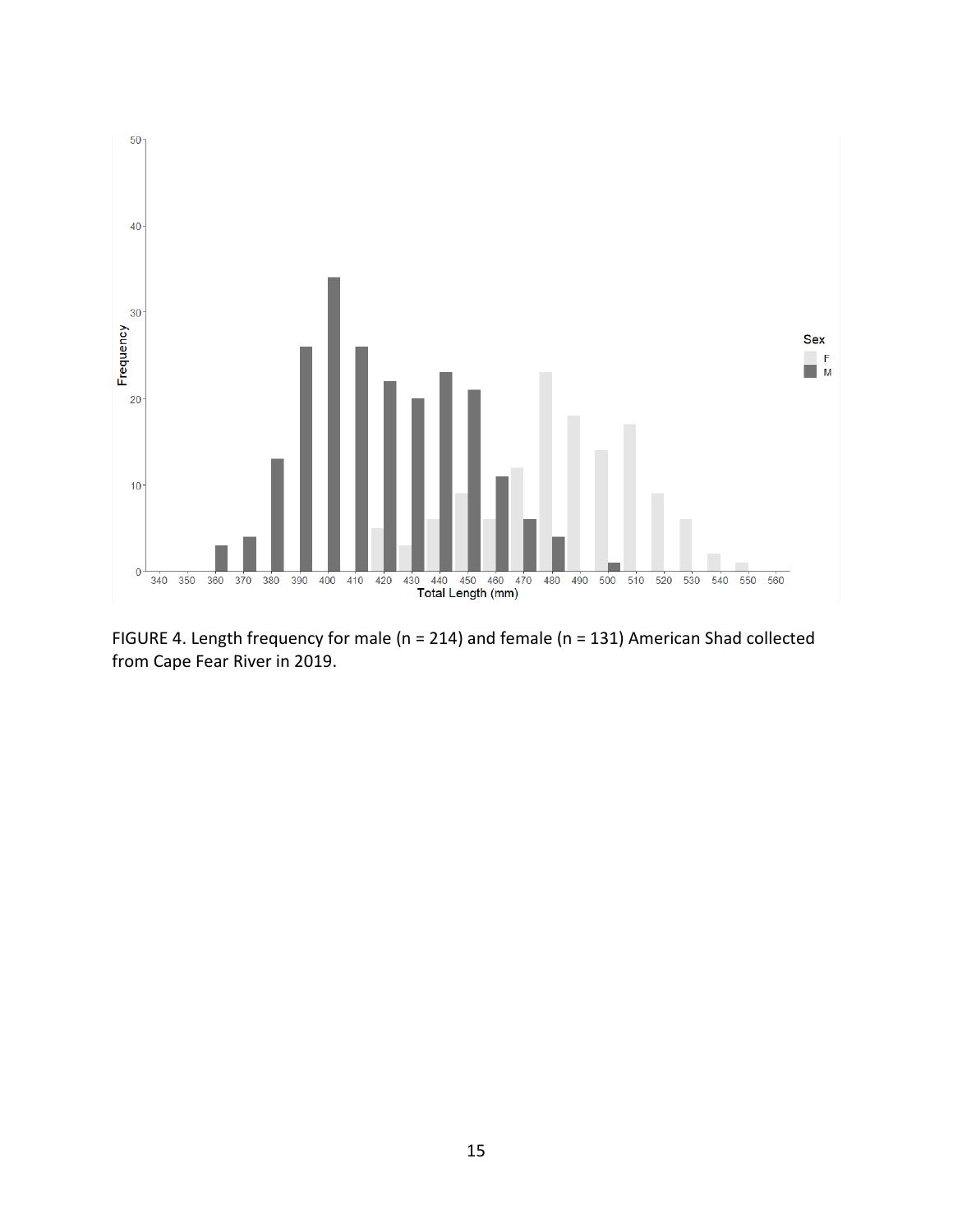

FIGURE 5. Percent of male and female American Shad in each age-class for 2019.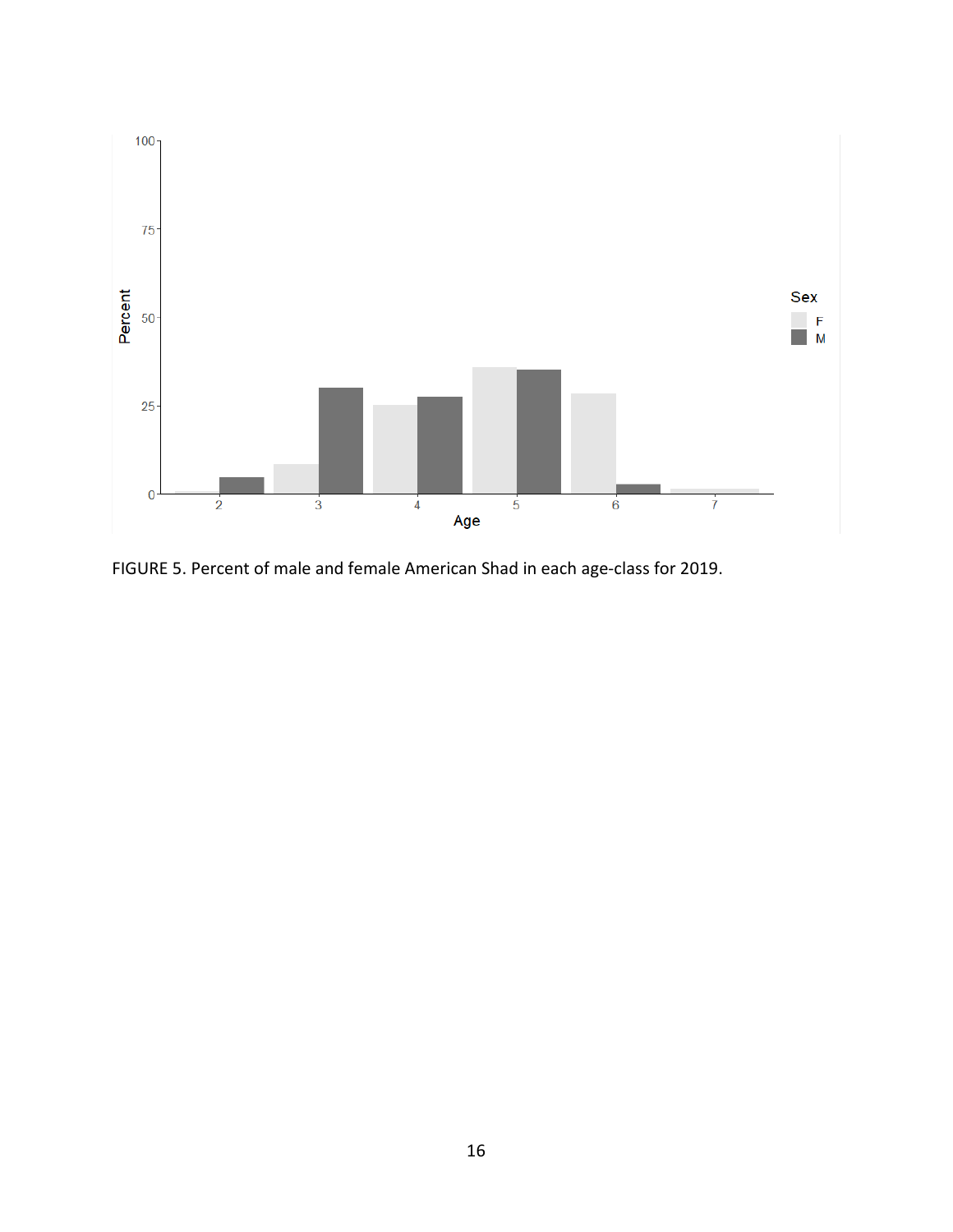

FIGURE 6. Box plot of length-at-age for male and female American Shad collected during 2019.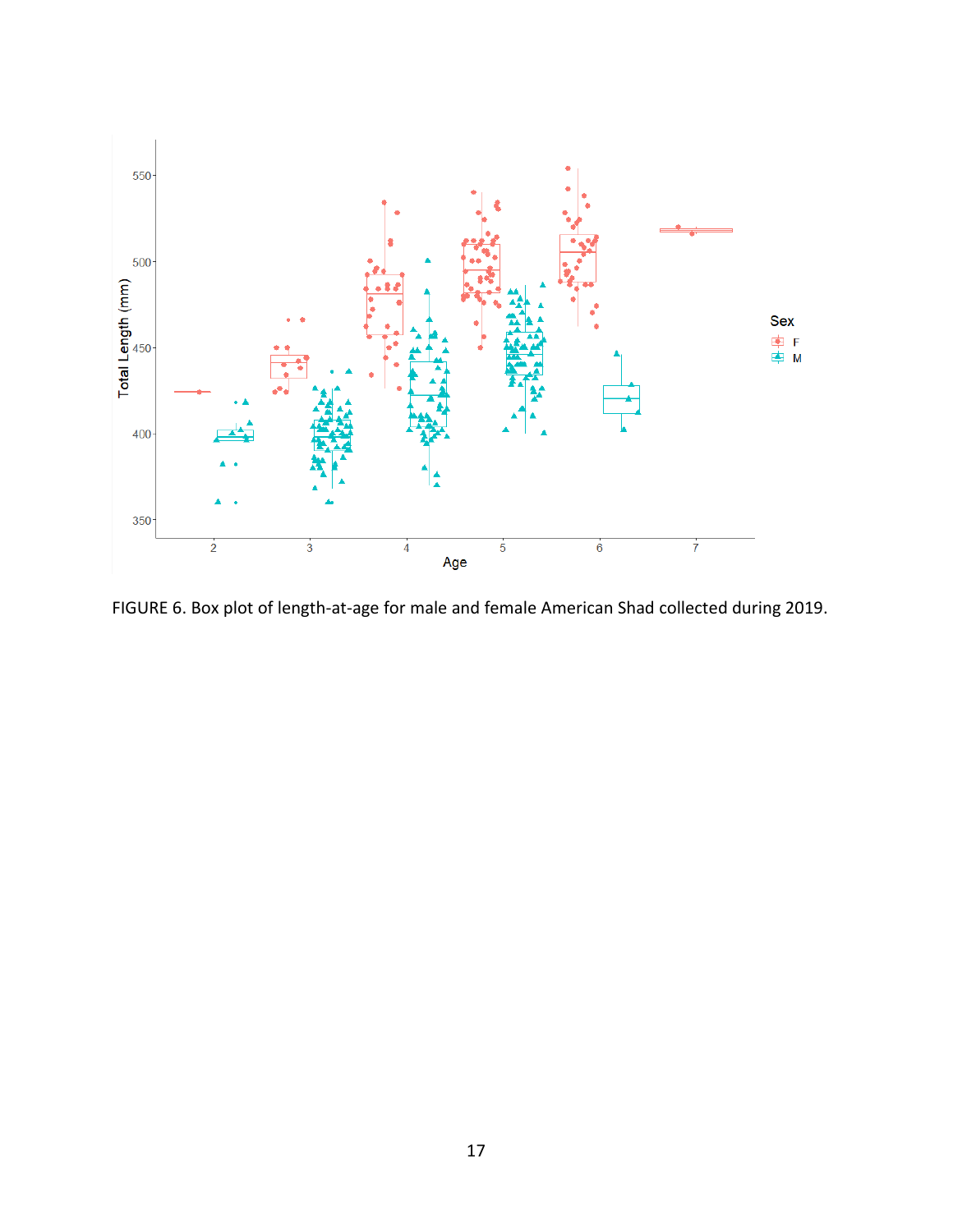

FIGURE 7. Mean weekly catch per unit effort (fish/h; circles) of Striped Bass and water temperature (°C; dashed line) by week of the year for 2019. Error bars denote standard error.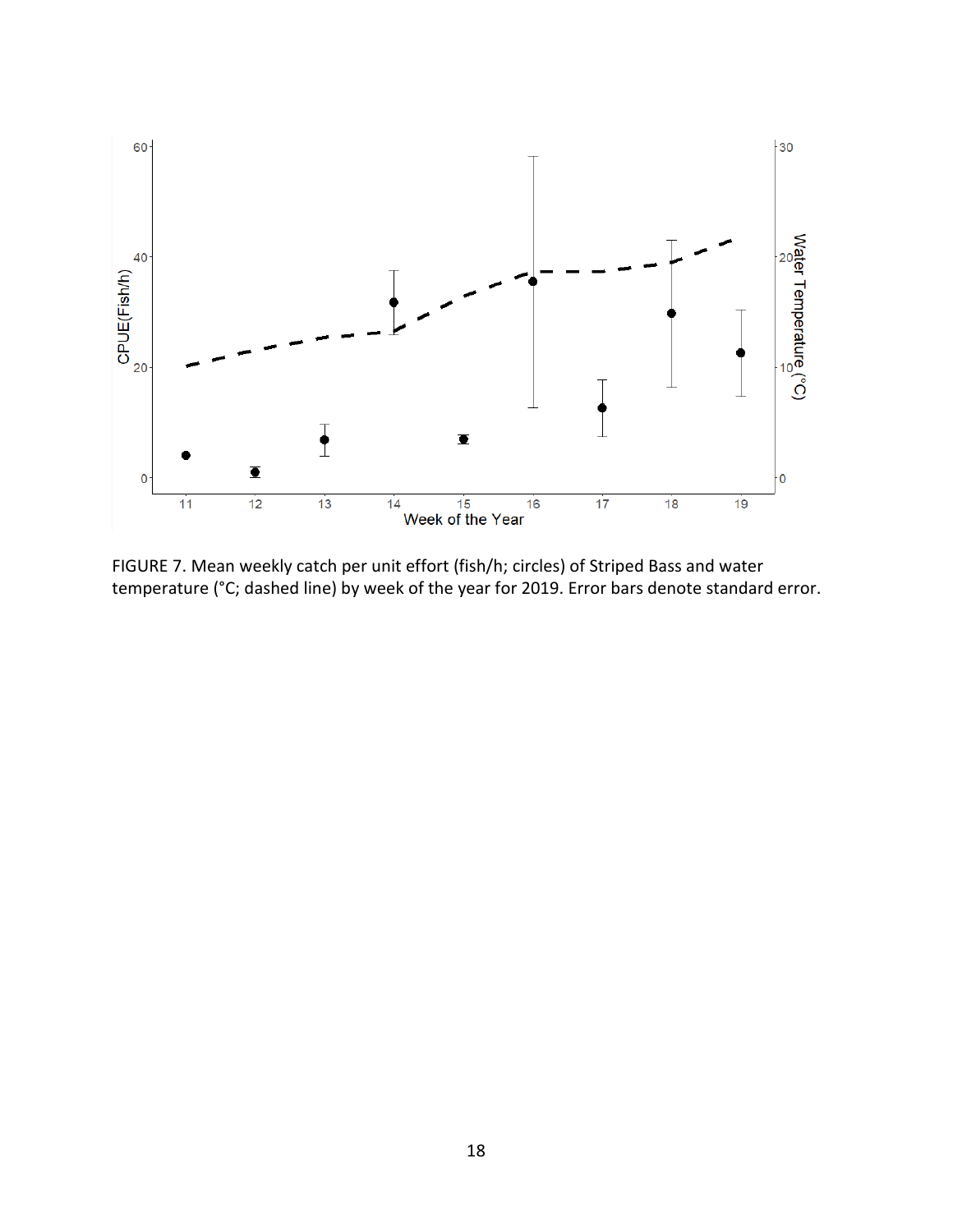

FIGURE 8. Mean weekly catch per unit effort (fish/h; circles) of Striped Bass and water discharge (CFS; dashed line) by week of the year for 2019. Error bars denote standard error. Discharge data were collected from USGS gage numbers 02105769 (located at Lock & Dam 1), 02105500 (located at William O. Huske Lock & Dam), and 02102500 (located on the Cape Fear River in Lillington, NC)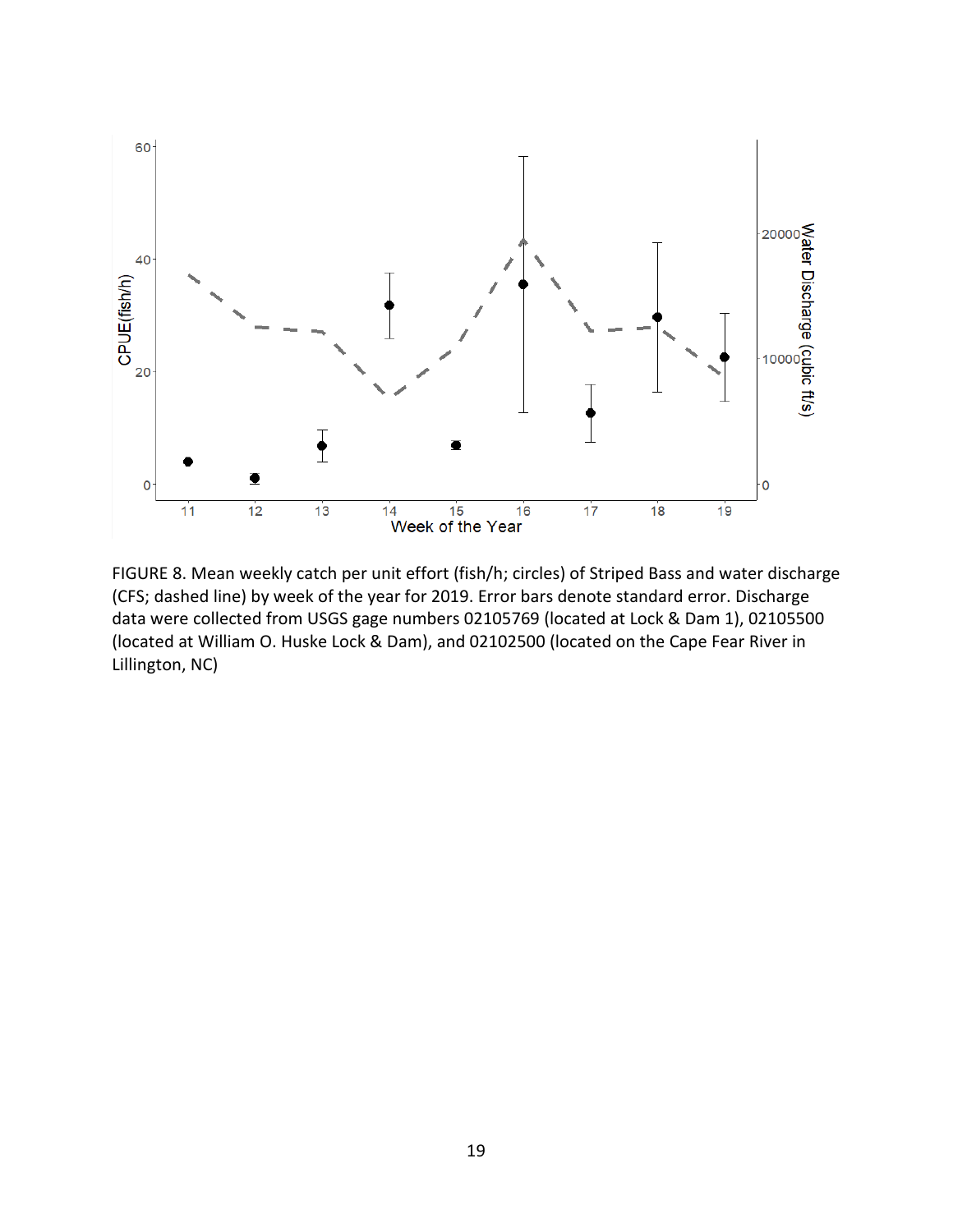

FIGURE 9. Length frequency for male (n = 106), female (n = 29), and unknown (n = 116) Striped Bass captured in 2019.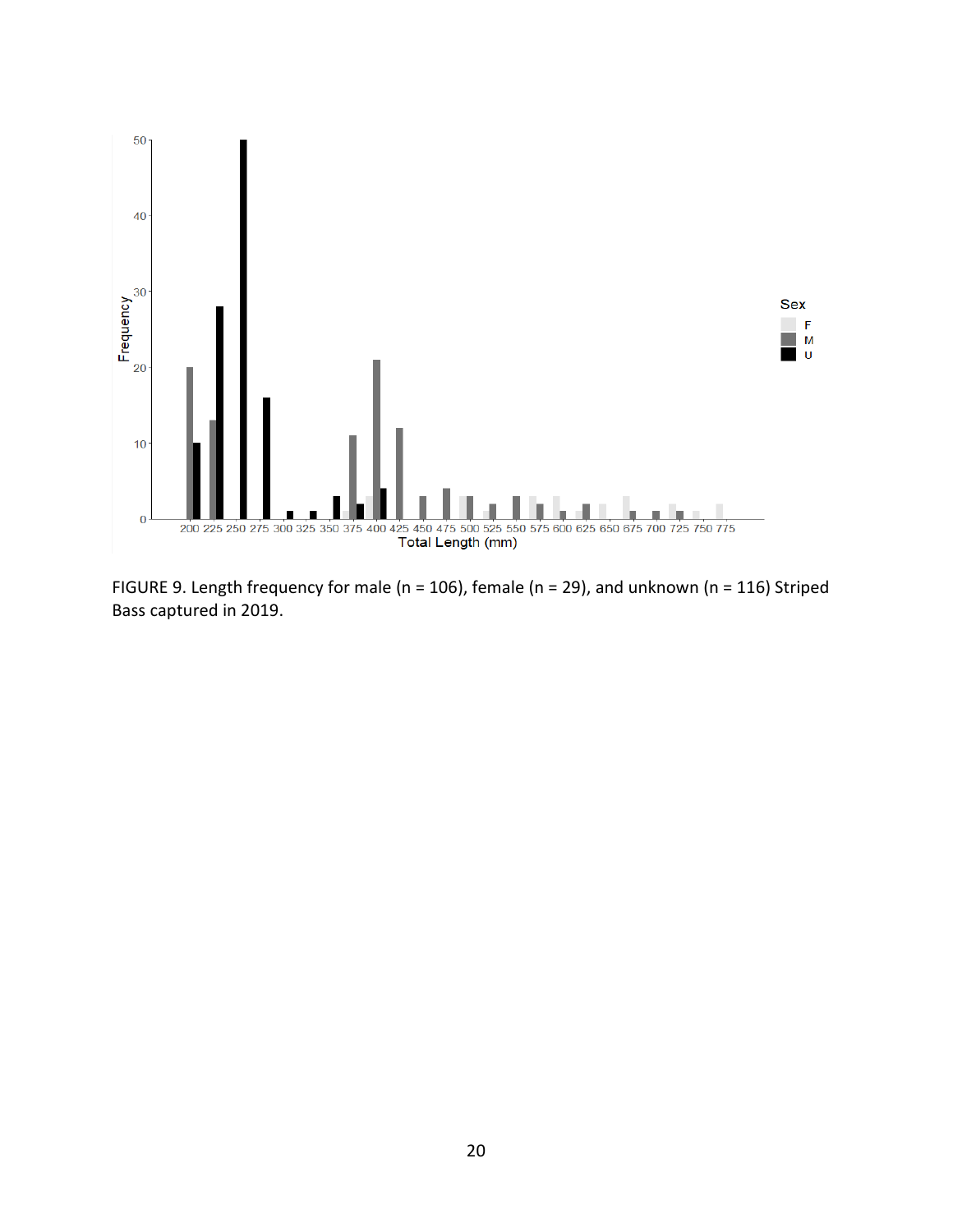

FIGURE 10. Percent of female, male, and unknown Striped Bass in each age-class for 2019.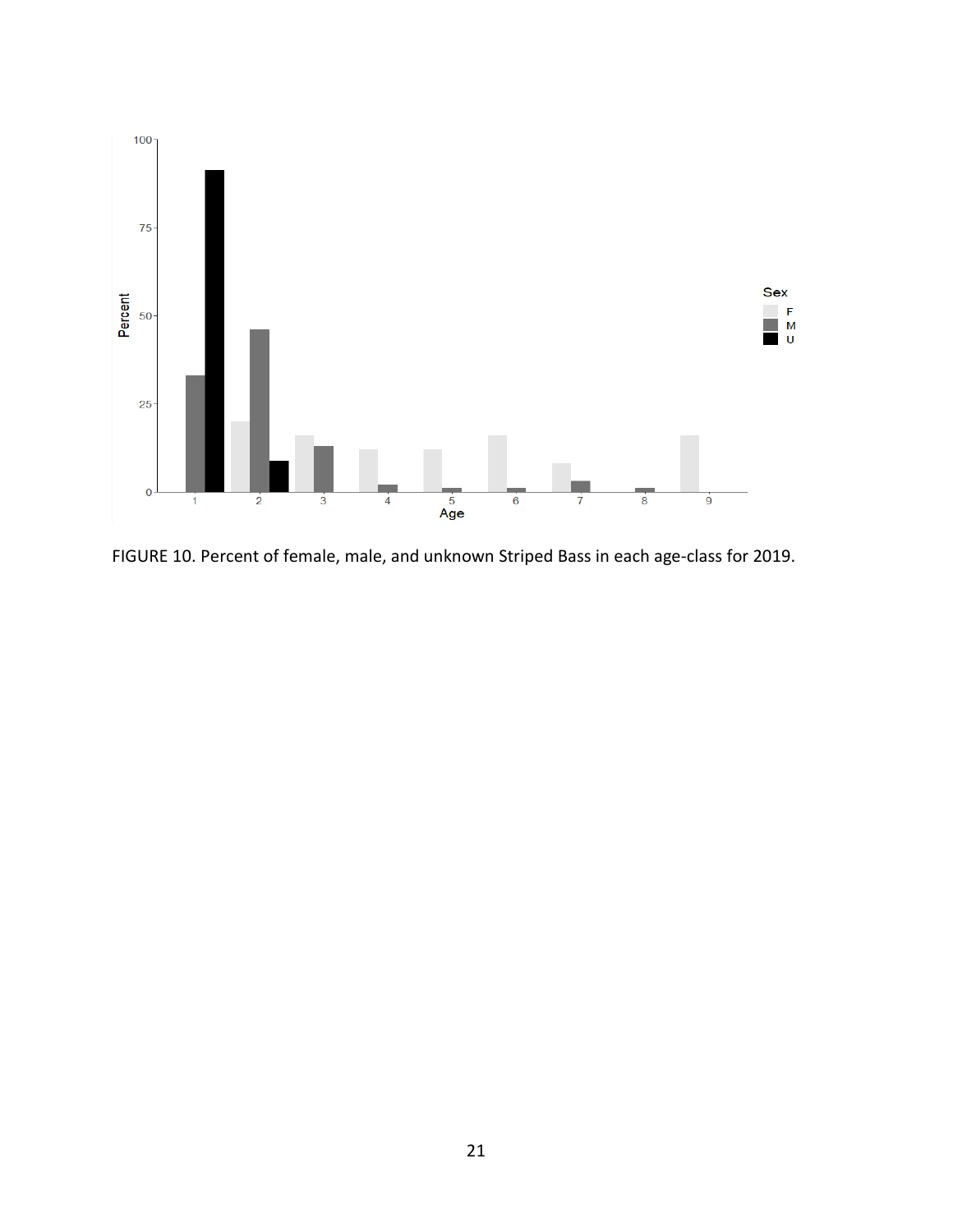

FIGURE 11. Box plot of length-at-age for male, female, and unknown Striped Bass collected during 2019.